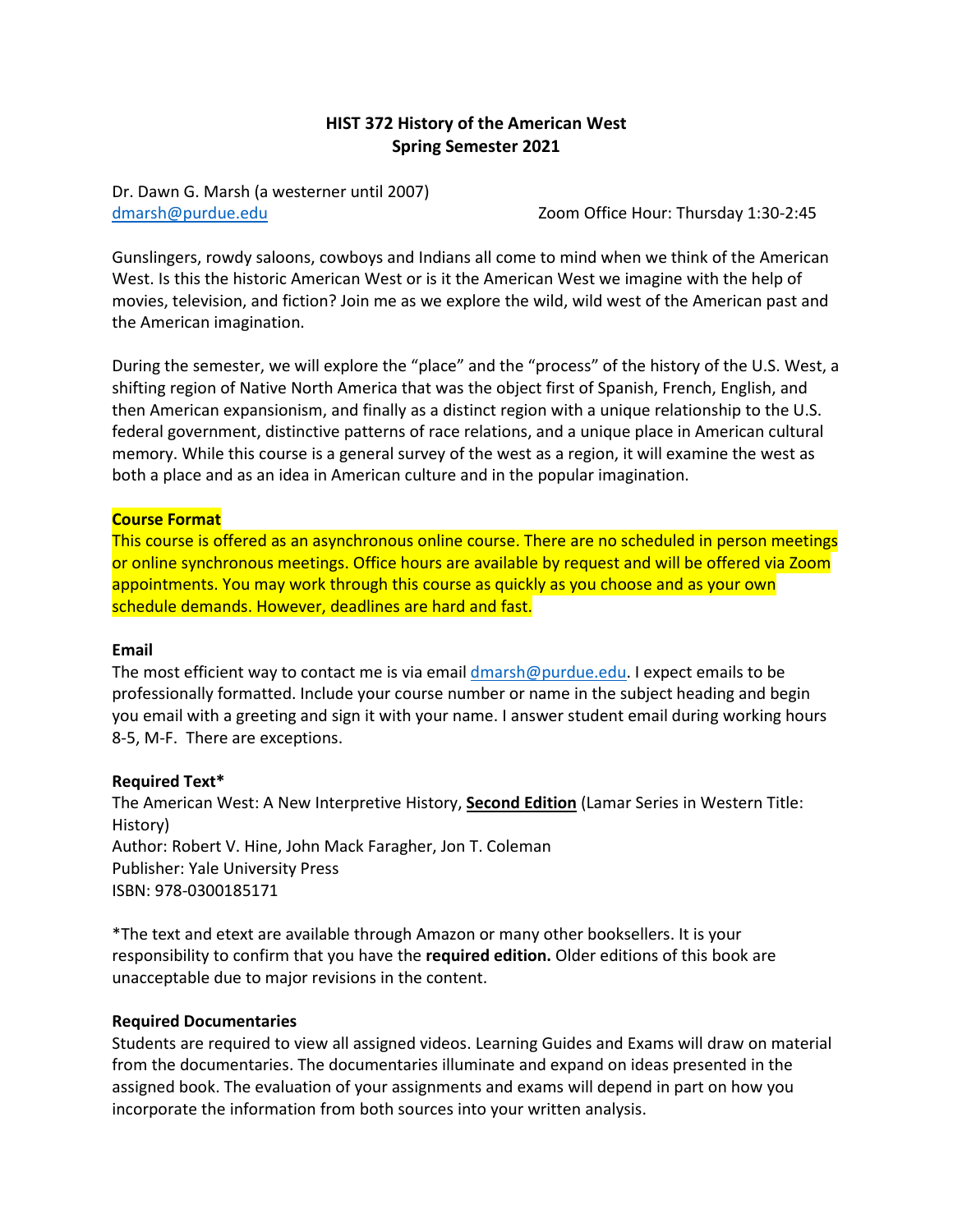Ken Burns "The West" (eight episodes) Ken Burns "The National Parks" (six episodes) "Reel Injun: On the Trail of the Hollywood Indian"

The documentaries can be accessed through Purdue Libraries film database "Kanopy." <https://purdue-kanopystreaming-com.ezproxy.lib.purdue.edu/video/ken-burns-west> <https://purdue.kanopystreaming.com/video/ken-burns-national-parks-america-s-best-idea> <https://purdue.kanopystreaming.com/video/reel-injun-native-american-portrayal-hollywo>

## **Course Requirements and Assessment**

- 6 Learning Guides 30 points each
- Midterm and Final Essays 100 points each

## **Assignments: Learning Guides**

Students will respond to a series of terms and review questions based on the assigned readings and documentary. The Learning Guides are intended to direct you to the important concepts, events, people and places discussed in the respective readings and documentaries. Your responses to the Learning Guides are an **essential** component of how you will be assessed in this course. Your written responses in the Learning Guides and Exam Essays encompass the entirety of how you will be evaluated for this course. It is imperative that you take the time to read and watch the assigned content. It is equally important that you follow the assignment instructions. Your answers must be complete, detailed, and well written responses. It is in your best interest to proofread and edit your work BEFORE submitting it online. **Your attention to these guidelines will markedly improve your ability to succeed in this course.**

There are two parts to these assignments: terms and brief essay prompts. Your task is to demonstrate your comprehension of the assigned content. **Names, places, events, and dates are facts and details that demonstrate your attention to the material**. Discussions of ideas, concepts, and your own interpretation and insights supported by examples and details from the assigned contents are equally important. In order to successfully complete your assignments, you must allow adequate time to read, view, think, write, and proofread your work. This is an upper division history class and you will be evaluated on your critical thinking skills and your ability to communicate your ideas effectively.

**If you submit an incomplete assignment (for example completing only 8 terms or only 3 of the essay prompts) the assignment will receive a score of 0. If you submit the assignment late it will be docked 3 points for each day late. All assignments whether turned in on time or late and earning 0 points must be submitted in order to pass the class. Your grade will be based on the total points earned.**

# **Instructions for the Learning Guides**

Terms

Write 2-3 detailed sentences identifying the ten terms taken from the assigned readings and films. Write complete sentences for each term.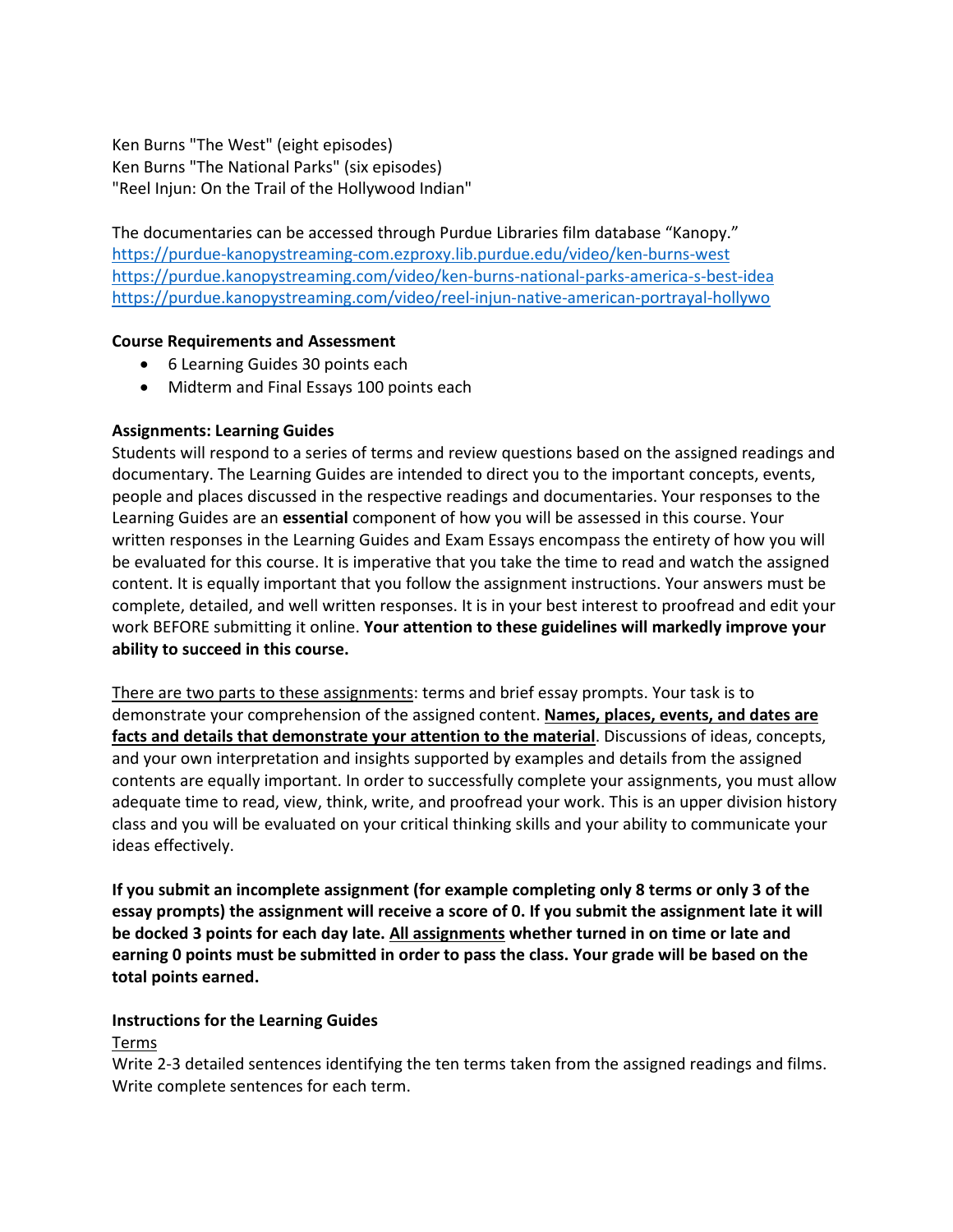#### Essay Prompts

Answer all five essay prompts based on the assigned chapter readings and films. Each response to a single question should be a **minimum of 300 words**. To earn full credit for your Learning Guide assignment each response must include details and examples from the assigned content: **chapters and films** and include citations. Each prompt must be answered completely.

## Citing Sources

Use only the sources (text and film) assigned to write your responses to the prompts and identify the sources with an in-text parenthetical citation. For example:

## Citing the Hine text:

Daniel Boone moved to Missouri in order to escape personal debts and the overdevelopment of his original wilderness home (Hine, 135). I have the etext and paper versions. Both have corresponding page numbers.

## Citing a documentary:

Malinche was instrumental in providing Hernan Cortez with an advantage in his efforts to defeat the Aztec leaders (Burns, The West, Episode 1).

Write your answer in single-spaced, 12 pt. regular font. Submit your answers in a Word document uploaded through Brightspace. **They must be submitted as a Word document uploaded to Brightspace.**

The detailed instructions for the Learning Guides are also located at the beginning of each assignment. Carefully follow the instructions regarding minimum word limits, citing sources, and content.

**ALL** Learning Guides must be completed to pass this class**. No exceptions.** The assignments and exams are due by 11:59 on the date listed.

Students can work as far ahead in the Modules as they choose however grading will conform to the course schedule. I strongly advise you to work on these assignments in a timely manner. Waiting until 11:59 pm on the due date to submit your assignment is often problematic: computer problems, submission issues, etc. If you elect to wait until the final moments to submit your assignment, you do so **AT YOUR OWN RISK.** 

# **Midterm and Final Essays**

Students will write an essay for each exam based on the assigned reading material and primary sources provided by the instructor. Exam guidelines will be provided separately **one week before** the exam due date**. Exams submitted late (anytime past 11:59 pm on due date) will earn a "0." No exceptions.**

# **Important Dates**

- **Midterm Due 11:59pm Friday 3/12/21**
- **Final Due 11:59pm Monday 5/3/21**
- **Learning Guide 1 Due 11:59pm Friday 1/29/21**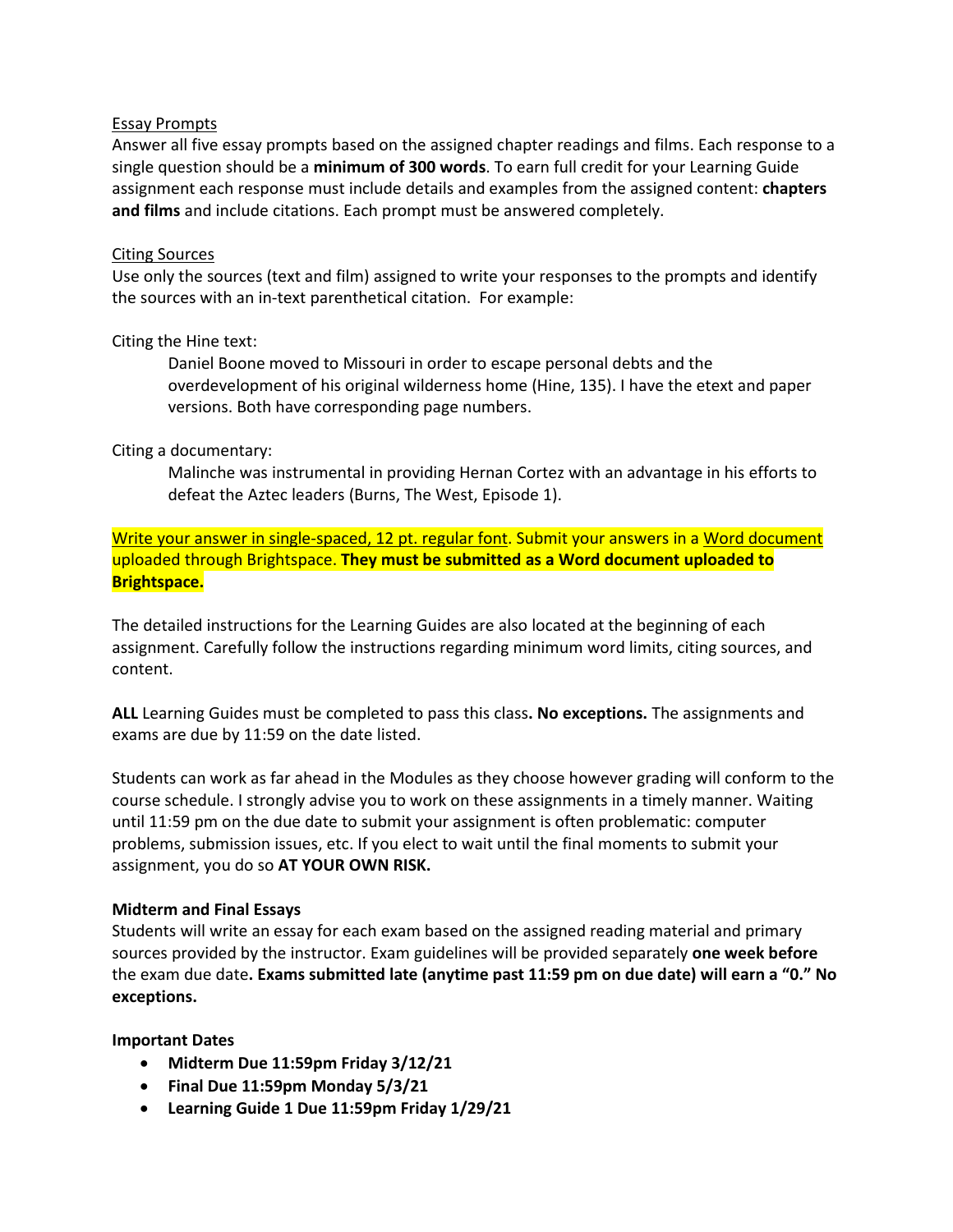- **Learning Guide 2 Due 11:59pm Friday 2/12/21**
- **Learning Guide 3 Due 11:59pm Friday 2/26/21**
- **Learning Guide 4 Due 11:59pm Friday 3/26/21**
- **Learning Guide 5 Due 11:59pm Friday 4/9/21**
- **Learning Guide 6 Due 11:59pm Friday 4/23/21**

# **Course Schedule**

**Module 1** 

**Read Introduction: Dreams and Homelands Chapter One: A New World Begins Chapter Two: Contest of Cultures**

**Watch Burns, The West, Episode 1 "The People"**

**Complete Learning Guide 1 Due 11:59pm Friday 1/29/21**

**Module 2 Read Chapter Three: The Struggle of Empires Chapter Four: The Land and Its Markers**

**Watch Burns, The West, Episode 2 "Empire Upon the Trails"**

**Complete Learning Guide 2 Due 11:59pm Friday 2/12/21**

**Module 3 Read Chapter Five: Finding Purchase Chapter Six: War and Destiny**

**Watch Burns, The West, Episode 3 "Speck of the Future" Burns, The West, Episode 4 "Death Runs Riot"**

**Complete Learning Guide 3 Due 11:59pm Friday 2/26/2**